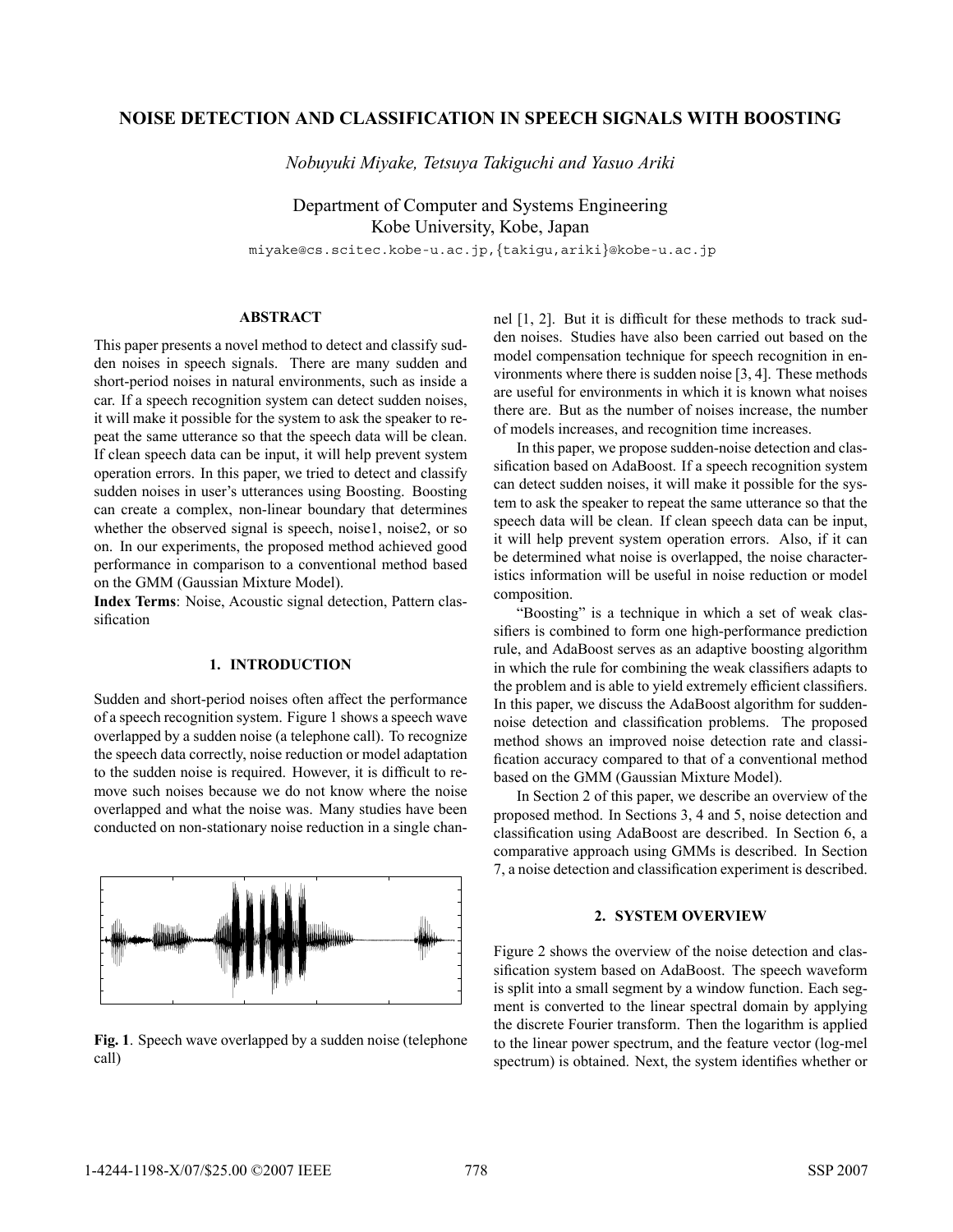

**Fig. 2**. System overview of noise detection and classification

not the feature vector is a noisy speech overlapped by sudden noises using two-class AdaBoost, where the multi-class AdaBoost is not used due to the computation cost. Then the system clarifies sudden noise type from only the detected noisy frame using multi-class AdaBoost.

#### **3. NOISE DETECTION USING ADABOOST**

Boosting is a voting method using weighted weak classifier, and AdaBoost is one method of Boosting [5]. Boosting decides the weak classifiers and their weights based on the minimizing of loss function in a two-class problem. Since Boosting is fast and has high performance, it is commonly used for face detection in images [6].

Figure 3 shows the AdaBoost learning algorithm. The AdaBoost algorithm uses a set of training data,  $\{(\mathbf{x}_1, y_1), \ldots,$  $(\mathbf{x}_n, y_n)$ , where  $\mathbf{x}_i$  is the *i*-th feature vector of the observed signal and  $y$  is a set of possible labels. For noise detection, we consider just two possible labels,  $Y = \{-1, 1\}$ , where label <sup>−</sup>1 means noisy speech and label 1, means speech only.

As shown in Figure 3, the weak learner generates a hypothesis  $h_t: \mathbf{x} \to \{-1, 1\}$  that has a small error. In this paper, single-level decision trees (also known as decision stamps) are used as the base classifiers.

$$
h_t(\mathbf{x}_i) = \begin{cases} 1, & \text{if } p_t x_j \le p_t \theta_t \\ -1, & \text{otherwise} \end{cases}
$$
 (3)

Here  $x_i$  is the j-dimensional feature of  $x_i$ ,  $\theta_t$  is the threshold and  $p_t$  is the parity indicating the direction of the inequality sign.  $\theta_t$  and  $p_t$  are decided by minimizing the error. After training the weak learner on the t-th iteration, the error of  $h_t$ is calculated.

Next, AdaBoost sets a parameter  $\alpha_t$ . Intuitively,  $\alpha_t$  measures the importance that is assigned to  $h_t$ . Then weight  $w_t$  is

**Input:** *n* examples  $Z = \{({\bf x}_1, y_1), \cdots, ({\bf x}_n, y_n)\}$ **Initialize:**

$$
w_1(\mathbf{z}_i) = \begin{cases} \frac{1}{2m}, & \text{if } y_i = 1\\ \frac{1}{2i}, & \text{if } y_i = -1 \end{cases}
$$

where,  $m$  is the number of positive data, and  $l$  is the number of negative data.

**Do for**  $t = 1, \dots, T$ ,

- 1. Train a base learner with respect to weighted example distribution  $w_t$  and obtain hypothesis  $h_t : \mathbf{x} \mapsto \{-1, 1\}$
- 2. Calculate the training error  $\epsilon_t$  of  $h_t$ :

$$
\epsilon_t = \sum_{i=1}^n w_t(\mathbf{z}_i) \frac{I(h_t(\mathbf{x}_i) \neq y_i) + 1}{2}.
$$

$$
I(h_t(\mathbf{x}_i) \neq y_i) = \begin{cases} 1, & \text{if } h_t(x_i) \neq y_i \\ -1, & \text{otherwise} \end{cases}
$$

3. Set

$$
\alpha_t = log \frac{1 - \epsilon_t}{\epsilon_t}
$$

4. Update example distribution  $w_t$ :

$$
w_{t+1}(\mathbf{z}_i) = \frac{w_t(\mathbf{z}_i) \exp\{\alpha_t I(h_t(\mathbf{x}_i) \neq y_i)\}}{\sum_{j=1}^n w_t(\mathbf{z}_i) \exp\{\alpha_t I(h_t(\mathbf{x}_i) \neq y_i)\}}.
$$
 (1)

**Output:** final hypothesis:

$$
f(\mathbf{x}) = \frac{1}{||\alpha||} \sum_{t} \alpha_t h_t(\mathbf{x}).
$$
 (2)

**Fig. 3**. AdaBoost algorithm for noise detection

updated. Equation (1) leads to an increase of the weight for the data misclassified by  $h_t$ . Therefore, the weight tends to concentrate on "hard" data. After the T-th iteration, the final hypothesis,  $f(\mathbf{x})$ , combines the outputs of the T weak hypotheses using a weighted majority vote. Outputs  $H(\mathbf{x}_i)$  are decided using  $f(x_i)$  in Equation 2 and threshold  $\eta$  as follows:

$$
H(\mathbf{x}_i) = \begin{cases} 1, & \text{if } f(x_i) > \eta \\ -1, & \text{otherwise} \end{cases}
$$
 (4)

As AdaBoost trains the weight, focusing on "hard" data, we can expect that it will achieve extremely high detection rates even if the power of the noise to be detected is low.

### **4. NOISE CLASSIFICATION WITH MULTI-CLASS ADABOOST**

Because AdaBoost is based on a two-class classifier, it is difficult to classify multi-class noises. Therefore, we use extended multi-class AdaBoost to classify sudden noises. There are some ways to carry out multi-class classification using a pairwise method (such as a tree); for example, K-pairwise, or onevs-rest [7]. In this paper, we used one-vs-rest for multi-class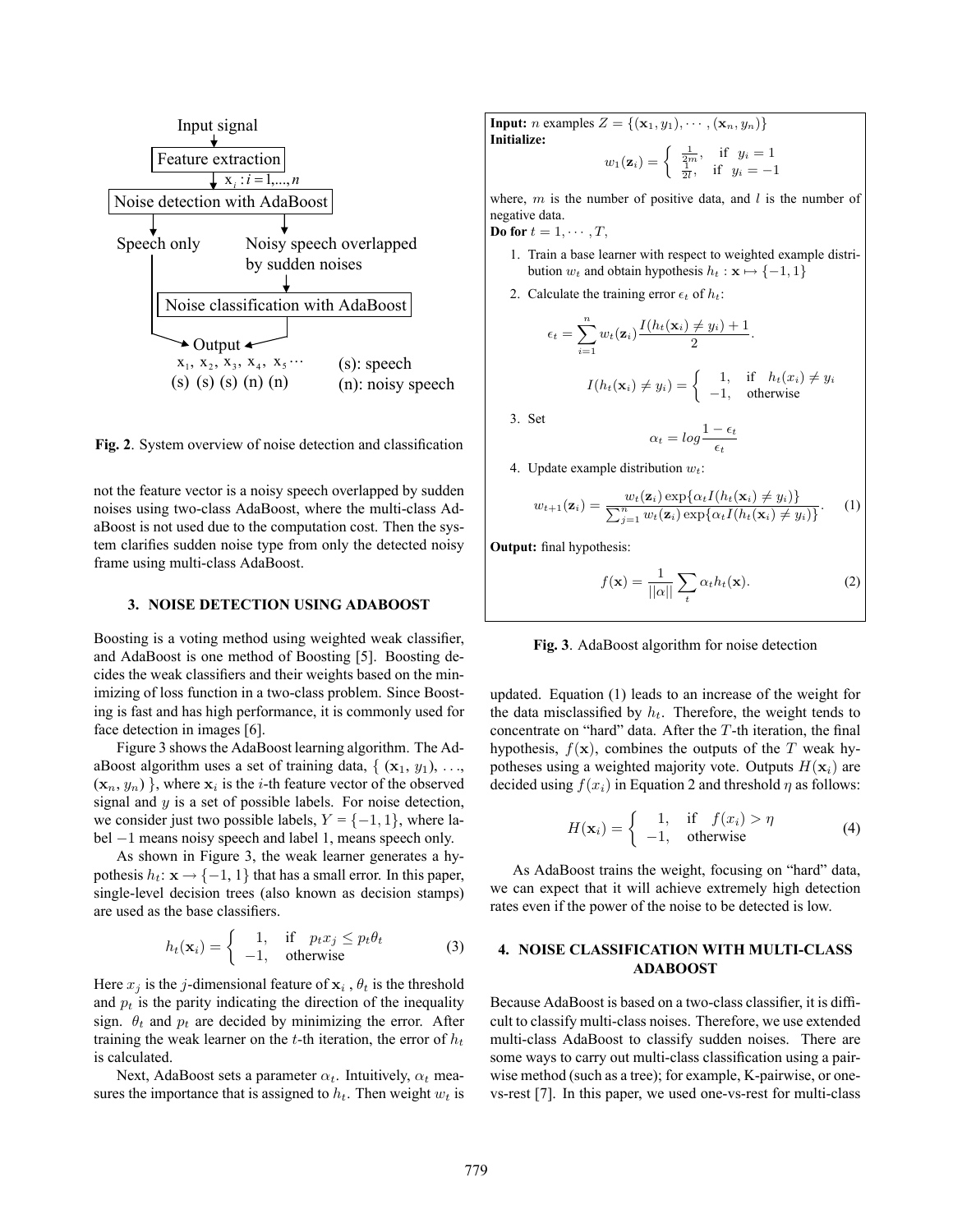classification using AdaBoost. This method creates multiple two-class classifiers, which distinguish between one class and other classes. The largest value is selected from the output values and used as the resulting value. The number of classifiers is the same as the number of classes to classify. The multi-class AdaBoost algorithm is as follows:

**Input:** 
$$
m
$$
 examples  $\{(x_1, y_1), \dots, (x_m, y_m)\}$   
\n $y_i = \{1, \dots, K\}$   
\n**Do for**  $k = 1, \dots, K$   
\n1. Set labels

$$
y_i^k = \begin{cases} +1, & \text{if } y_i = k \\ -1, & \text{otherwise} \end{cases}
$$
 (5)

2. Learn k-th classifier  $f^k(\mathbf{x})$  using AdaBoost for data

$$
Z^k = (\mathbf{x}_1, y_1^k), \cdots, (\mathbf{x}_m, y_m^k)
$$

**Final classifier:**

set

$$
\hat{k} = \underset{k}{\operatorname{argmax}} f^k(\mathbf{x})
$$
\n(6)

The multi-class algorithm is applied to the detected noisy frames overlapped by sudden noises. The number of classifiers,  $K$ , corresponds to the noise class. The  $k$ -th classifier is designed to separate class  $k$  and other classes (Fig. 4) using AdaBoost, as described in Section 3. The final classifier decides a noise class having the maximum value from all classes in (6).

The multi-class AdaBoost can be applied to the noise detection problem, too. But in this paper, due to the computation cost, the two-class AdaBoost first detects noisy speech and then only the detected frame is classified into each noise class using multi-class AdaBoost.



**Fig. 4**. One-vs-rest AdaBoost for noise classification

#### **5. SMOOTHING**

A signal interval detected by AdaBoost may result in only a few frames (unrealistic short interval) due to the frameindependent detection and classification. Therefore, in this paper, majority voting is applied to a small number of frames

in order to delete the unrealistic short interval. When carrying out the smoothing of one frame, the prior three and subsequent three frames are also taken into consideration, meaning that majority voting is carried out on a total of seven frames. For the outputs of detection and classification  $c_i$  (i =  $N-3, \cdots, N, \cdots, N+3$ , majority voting at the N-th frame is as follows:

$$
c'_{N} = \underset{c}{\text{argmax}} \sum_{i=N-3}^{N+3} I(c_i = c) \tag{7}
$$

$$
I(c_i = c) = \begin{cases} 1, & \text{if } c_i = c \\ 0, & \text{otherwise} \end{cases}
$$
 (8)

This is repeated until  $c_N$  does not change. Using this method, we are only able to detect 4 or more frames if continuous noise.

### **6. GMM-BASED NOISE DETECTION AND CLASSIFICATION**

We used a conventional GMM (Gaussian mixture model) for comparing the proposed method. GMMs are used widely for VAD (Voice Activity Detection) because the model is easy to train and usually powerful [8]. GMMs are expressed using an m-th mixture mean vector  $\mu_m$  and covariance matrix  $\Sigma_m$  as follows:

$$
Pr(\mathbf{x}) = \sum_{m} P(m)N(\mathbf{x}; \mu_m, \Sigma_m)
$$
 (9)

In this paper, in order to detect sudden noises, we trained two GMMs (a clean speech model and a noisy speech model) where the number of mixtures is 64. Using two GMMs, the log likelihood ratio is calculated by

$$
L(\mathbf{x}) = \log \frac{\Pr(\mathbf{x} | speech\_model)}{\Pr(\mathbf{x} | noisy\_model)} \tag{10}
$$

In a similar way, using AdaBoost, output  $H(\mathbf{x}_i)$  is decided using threshold  $\eta$ .

$$
H(\mathbf{x}_i) = \begin{cases} 1, & \text{if } L(x_i) > \eta \\ -1, & \text{otherwise} \end{cases}
$$
 (11)

In order to classify noise types, we need to train a noise GMM for each noise. Then, for the detected noisy speech only, we find a maximum likelihood noise from among the noise GMMs.

$$
C(\mathbf{x}) = \underset{k}{\operatorname{argmax}} \Pr(\mathbf{x} | noisy\_model^{(k)}) \tag{12}
$$

When a GMM is used for detection and classification, the smoothing method is the same as Section 5.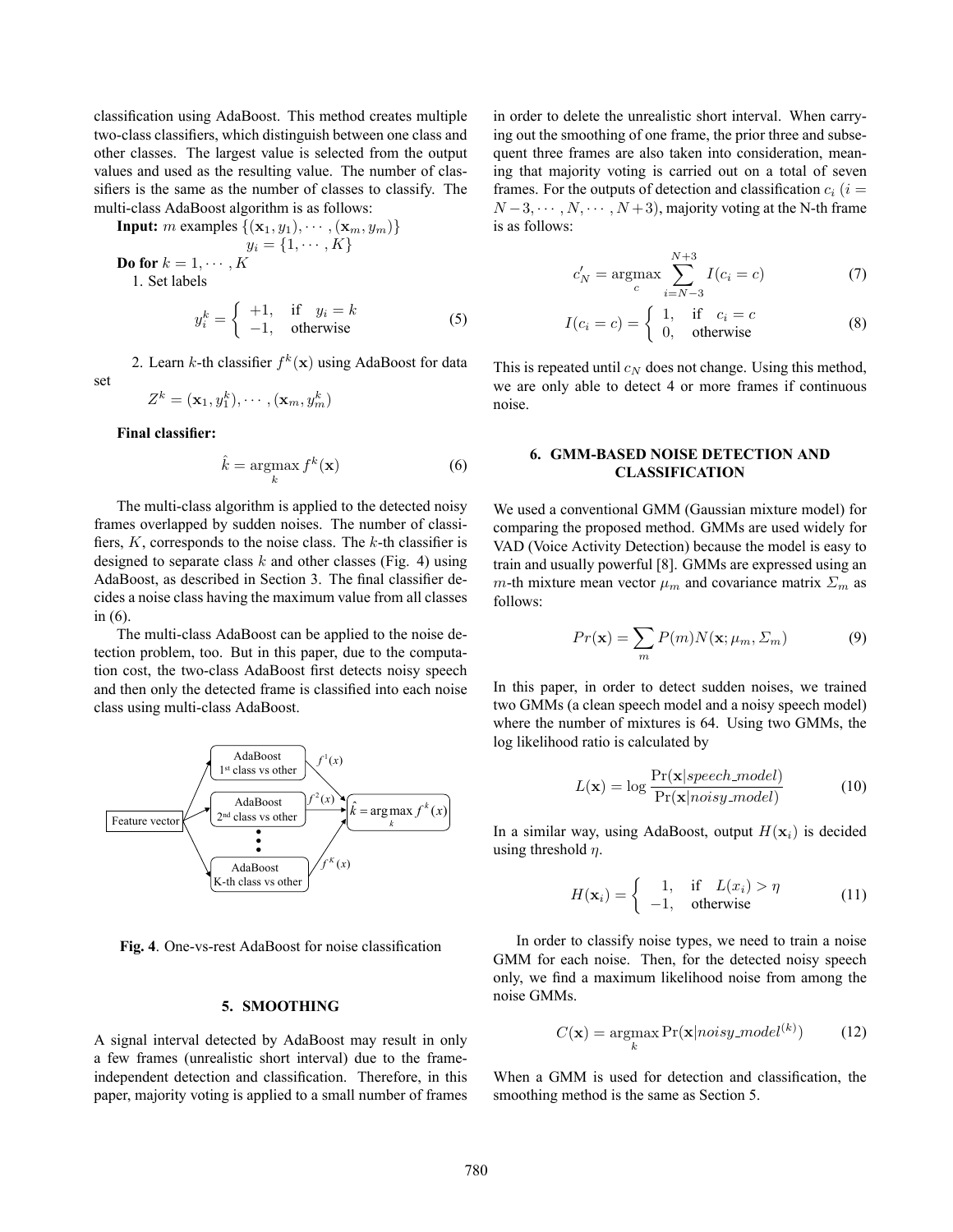## **7. EXPERIMENTS**

#### **7.1. Experimental Conditions**

To evaluate the proposed method, we used six kinds of sudden noises from the RWCP corpus [9]. The following sudden noise sounds were used: spraying, telephone sounds, tearing paper, pouring of a granular substance, bell-ringing and horn blowing. In the database, each kind of noise has 50 data samples, which are divided into 20 data samples for training and 30 for testing. These noises were used in speech signal, so the frames are classified into "speech with spraying," "speech with telephone sounds," "speech with tearing paper," "speech with pouring of a granular substance," "speech with bell-ringing" and "speech with horn blowing."

In order to make noisy speech corrupted by sudden noises, we added the sudden noises to clean speech in the wave domain and used 2,104 utterances of 5 men for testing and 210 utterances of 21 men for training (the total number of training data: 210 utterances  $\times$  (6 + 1) = 1,470). Noises, whose SNR was adjusted between -5 dB and 5 dB, are overlapped with learning data. Similarly, test data noise had SNR of -5 dB, 0 dB and 5 dB and each sound continued for about 200 ms.

The speech signal was sampled at 16 kHz and windowed with a 20-msec Hamming window every 10-msec, and a 24 order log-mel power spectrum and 12-order MFCCs were used as feature vectors. The number of training iterations,  $T$ , was 500, where AdaBoost was composed of 500 weak classifiers.

For evaluation, we used five criteria: recall ratio, precision ratio, F-measure, classification ratio and accuracy. These are calculated by following equations,

$$
Recall = \frac{tp}{tp + fn}
$$
\n(13)

$$
Precision = \frac{tp}{tp + fp}
$$
 (14)

$$
F\text{-}measure = \frac{2 \cdot Recall \cdot Precision}{Recall + Precision} \qquad (15)
$$

$$
t_n - ce
$$

$$
Classification = \frac{tp - ce}{tp} \tag{16}
$$

$$
Accuracy = \frac{tp - fp - ce}{tp + fn} \tag{17}
$$

where,  $tp$  is the number of true positive frames that were "noisy speech" frames that were actually detected as "noisy speech." Similarly,  $fp$  represents false positive frames that are "clean speech" frames detected as "noisy speech." and  $fn$  represents false negative frames that are "noisy speech" identified as "clean speech." ce is the number of classification error frames. Therefore, recall ratio, precision ratio and Fmeasure are calculated without considering whether noise are classified correctly or not. In contrast, the classification ratio is only calculated in true positive frame without considering false positive and negative detections. Accuracy is comprehensive evaluation of detection and classification. These cri-



**Fig. 5**. Results of noise detection and classification at SNRs of -5 dB, 0 dB and 5 dB when thresholds were not adjusted  $(\eta = 0)$ 

teria are calculated using short time frames.

#### **7.2. Experimental Results**

Figure 5 shows the results of the sudden-noise detection and classification when both thresholds  $(=\eta)$  in Equation 4 and Equation 11) are 0. Here the SNR is calculated by

$$
SNR = 10\log\left(\frac{E[s^2]}{E[n^2]}\right) \tag{18}
$$

where  $E[s^2]$  is the expectation of the power of the clean speech signal. Therefore, an increase of the SNR degrades the performance of the noise detection and classification because the noise power decreases. Figure 5 shows that GMM has higher performance for -5 dB SNR. But, AdaBoost had higher performance than GMM for 0 and 5 SNR, except for precision.